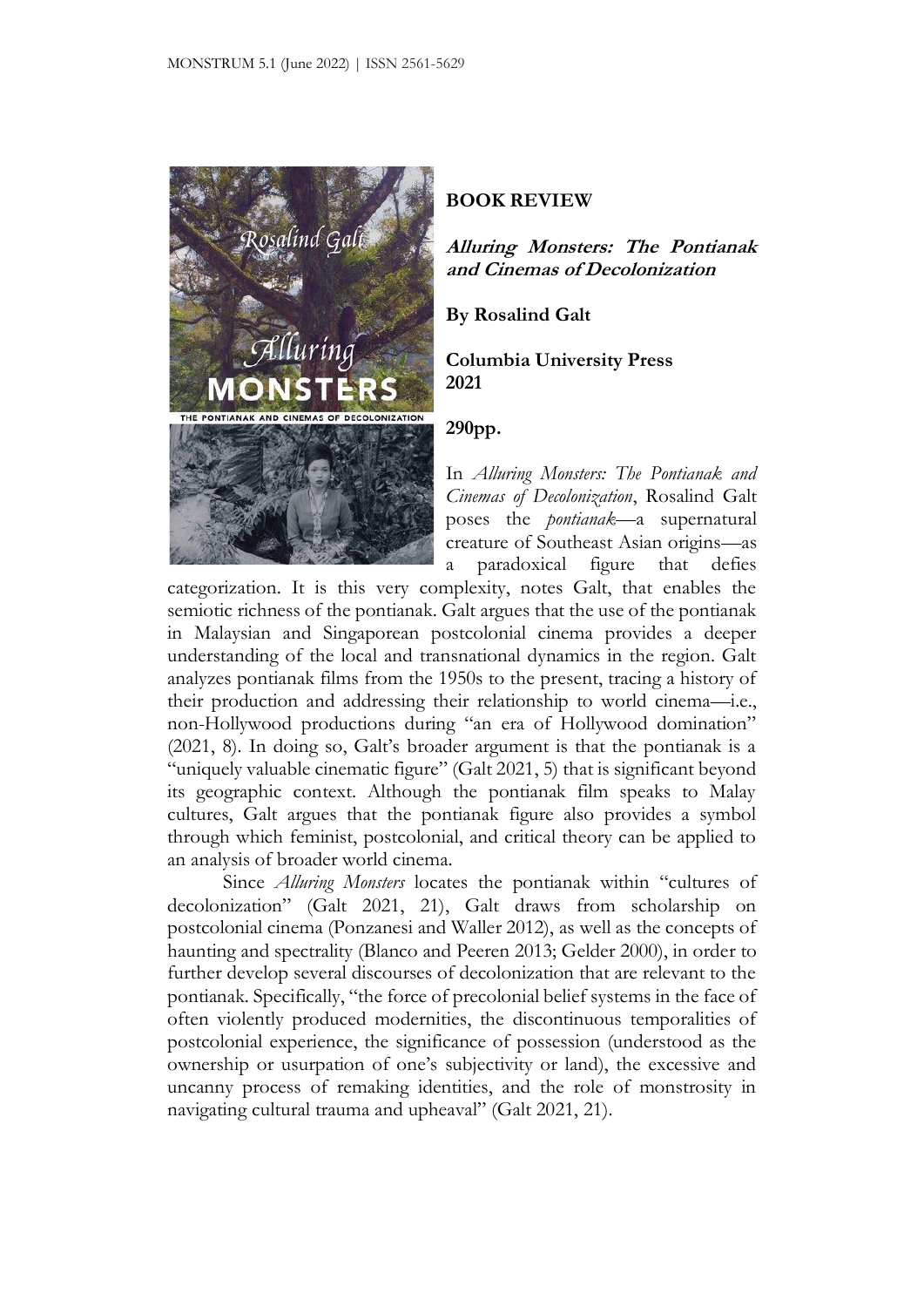Galt sets the stage in her introduction by pointing out the significant overlaps between postcolonial studies and film studies, citing Sandra Ponzanesi and Marguerite Waller's 2012 *Postcolonial Cinema Studies*, as well as Ken Gelder's "Global/Postcolonial Horror: An Introduction" in *Postcolonial Studies* (3, no. 1 [2000])—both of which place haunting and horror as central to theorizing postcoloniality. Galt writes that the pontianak is an especially intriguing figure in this study because while traditionally, the pontianak has a fixed nature and is of Malay origins, its representations on screen indicate a fluidity that defies categorization. In order to appreciate the semiotic richness of the pontianak on screen, it is necessary to understand the traditional pontianak figure and Galt provides a comprehensive overview of it.

Galt explains that the conventional pontianak is the ghost of a woman who died as a result of male violence or in childbirth. She is often referred to as a vampire in English—even though this translation is not entirely accurate—because typical representations of the pontianak show her consuming the blood and/or flesh of her victims. Galt highlights some common complaints from Southeast Asians about the pontianak film namely, how its genre markers and the portrayal of the pontianak are influenced by the Western vampire (Lee 2016; Ng 2009; Yeo 2004, as cited in Galt, 2021). These critiques imply that screen representations of the pontianak are a result of cultural imperialism. Galt acknowledges that the influences exist, but argues that the flow of influence is not as simple as critics describe.

Continuing in the introduction, Galt cites scholarship on Bram Stoker's *Dracula* to show that its Gothic qualities emerged from a fascination for "folkloric figures of Britain's colonies" (Galt 2021, 6), as well as noting that Isabella Bird's travel memoir *The Golden Chersonese and the Way Thither* (1883), based upon her travels to the Malaysian peninsula, was one of Stoker's sources for the idea of the vampire. The Chersonese, notes Galt, is an old term for Malaya and it is explicitly mentioned in Stoker's book as a place where vampires can be found. Galt concludes that the Malay pontianak is "at the source and foundation of modern vampire mythology" (Galt 2021, 8). What Galt successfully shows is that before European vampire tropes became an influence in Malay cinema, the European vampire had already appropriated Malay indigenous narratives. What this means for Galt is that the concept of the postcolonial does not only apply to studies of cinema in formerly colonized countries but is also a way to examine "circulatory systems of world cinema" (Galt 2021, 8). Thus, *Alluring Monsters* is a compelling work for film studies and genre studies, but also provides valuable insights for scholars looking into postcolonialism, Southeast Asian and/or Malay cultures, as well as critical theory.

87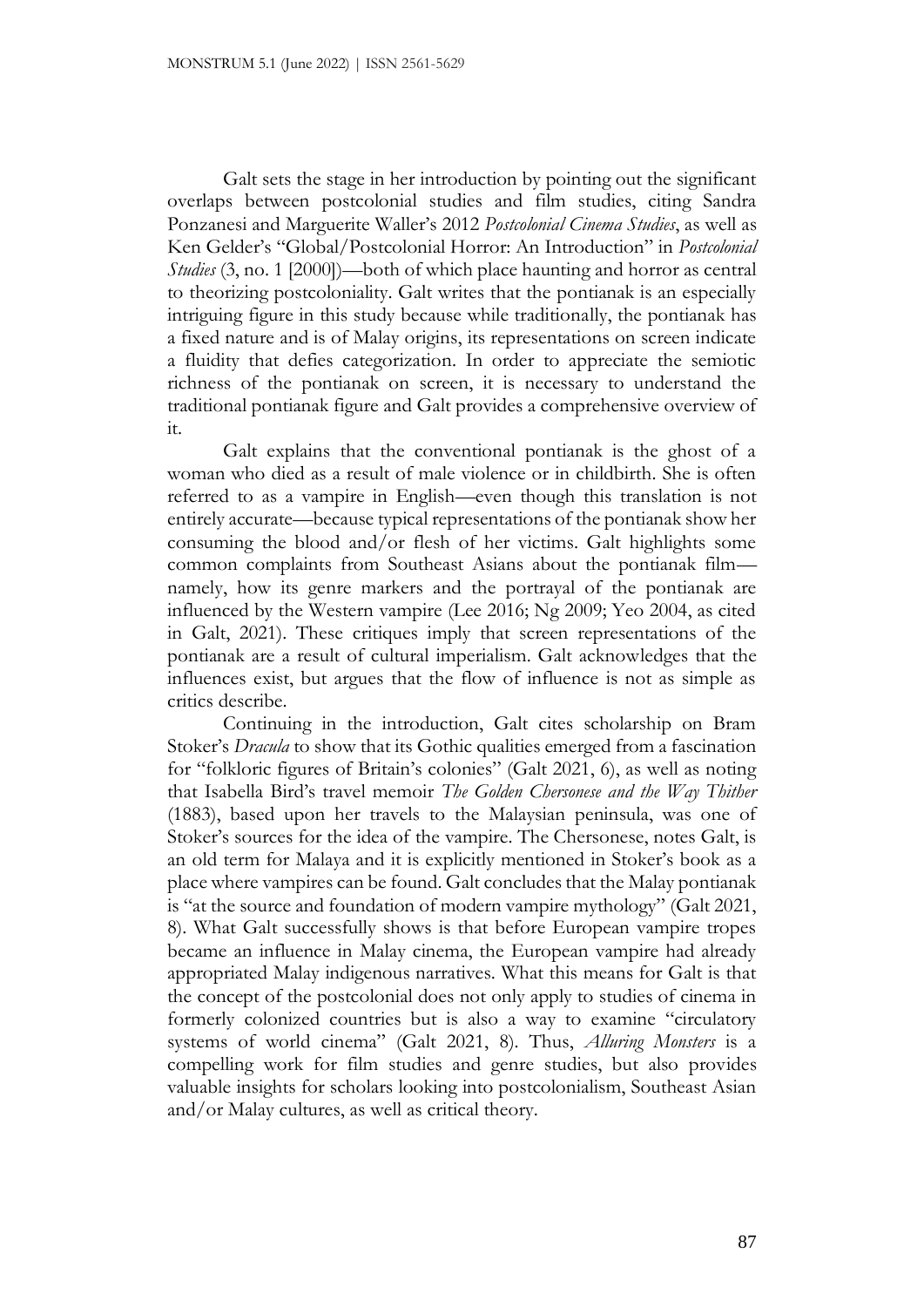Each of the chapters in the book focuses on a specific aspect of the pontianak and addresses an area in contemporary film studies. Chapter 1 examines the production histories of the pontianak film—highlighting the multiracial makeup of cast, crew and audiences in the late-colonial Singapore—in order to elucidate the role of the pontianak in "creating cultures of decolonization" (Galt 2021, 41). Galt concludes that the pontianak—who is Malay but does not conform to conservative Malay ethnonationalism—disturbed the dominant vision of Malay identity that arose as a form of anticolonialism during the 1950s.

Chapter 2 focuses on feminist and queer film theory, and, here, Galt argues that understanding "historical forms and meanings of gender" (Galt 2021, 83) are necessary for studying Malay postcoloniality—and, synchronously, that a feminist reading of the pontianak film allows for a better understanding of Malay postcolonial histories. Galt notes that the pontianak is female but does not conform to conventional gender roles. Thus, the pontianak in Malay film "embodies patriarchal anxieties around femininity" (Galt 2021, 83) and "forms a key site of contestation in postcolonial Malay societies" (Galt 2021, 100). In the same vein, Chapter 3 argues that the figure of the pontianak enables contestation of national, racial, and religious identities in postcolonial Singaporean and Malaysian cinemas. Galt does this by reading pontianak films through the lens of race, analyzing how race and religious identities are represented in various cinematic forms.

Chapter 4 explores the concept of cinematic space, looking at the typical setting of the pontianak film i.e., the *kampung* (village). Galt uses the kampung as an organizing principle to examine histories of postcolonial land ownership, as well as concepts of heritage and historicity in film theory. In addition to making a case that folkloric horror and the heritage film have commonalities, Galt also uses the pontianak film to question the idea of heritage in Malay postcoloniality. As Galt explains, in the pontianak film, the kampung is surrounded by the jungle, which both sustains and endangers the villagers. The pontianak is shown as entering and sometimes inhabiting the kampung, but she is just as much a part of the jungle. Thus, this chapter probes the question of who owns the kampung and the land it was built on.

This consideration of the jungle segues perfectly into Chapter 5, which considers a "pontianak theory of the forest" (Galt 2021, 197). In this chapter, Galt turns to animism as method for theorizing world cinema. Instead of positioning animism as a foil for modernity-derived problems which is the typical stance—Galt traces how Malay animistic beliefs can be used to better understand postcolonial visual cultures. Of particular interest is Galt's analysis of optical point-of-view shots in pontianak films. These are "unclaimed, never connected to any character's vision or knowledge" (Galt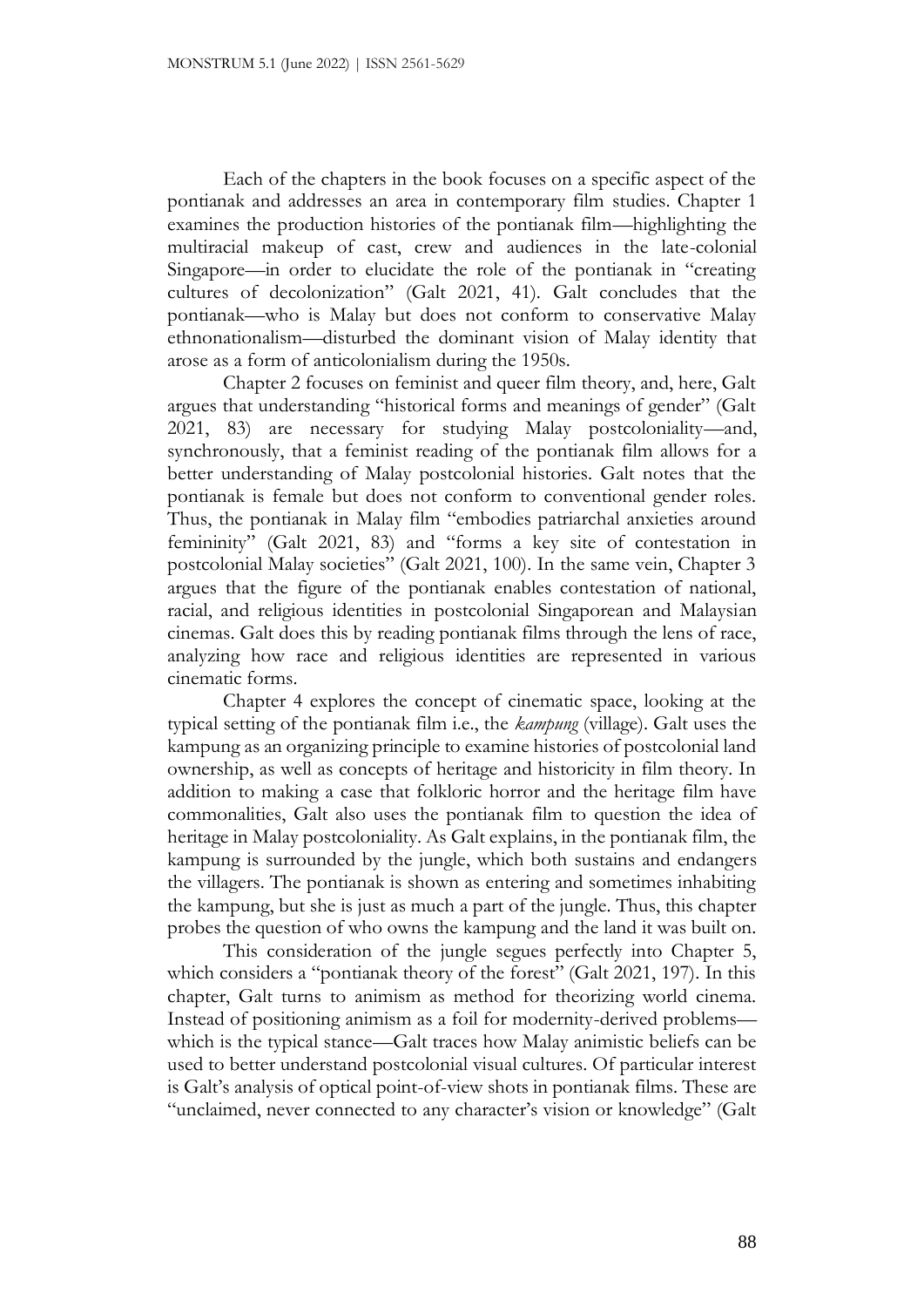2021, 225). Instead, Galt says, the shots are framed so as to imply that the point of view originates from nature i.e., the forest is doing the watching. For Galt, this framing allows a further examination of the history and politics of the forest.

The pontianak film genre has been largely overlooked because like the pontianak, it cannot be neatly categorized as political cinema or popular cinema. However, Galt in *Alluring Monsters* has shown that the pontianak reveals cultural anxieties and issues that are still relevant in Southeast Asia today. Thus, analyzing these pontianak films opens up new insights for how these cultural phenomena can be understood. At the same time, this deeper understanding of Malay postcolonial cultures opens up new avenues for discussing cinema produced in other postcolonies around the world.

— Jeannette Goon

## **References**

\_\_\_\_\_\_\_\_\_\_\_\_\_\_\_\_\_\_\_\_

- Galt, Rosalind. 2021. *Alluring Monsters: The Pontianak and Cinemas of Decolonization*. New York: Columbia University Press.
- Gelder, Ken. 2000. 'Global/Postcolonial Horror: Introduction'. *Postcolonial Studies* 3 (1): 35–38. https://doi.org/10.1080/13688790050001327.
- Lee, Adrian Yuen Beng. 2016. 'The Villainous Pontianak?: Examining Gender, Culture, and Power in Malaysian Horror Films," 24, No. 4 (2016): 1434.' *Pertanika Journals* 24 (4): 1431–44.
- Ng, Andrew Hock Soon. 2009. 'A Cultural History of Pontianak Films'. In *New Malaysian Essays*, edited by Amir Muhammad. Vol. 2. Petaling Jaya: Matahari.

**Jeannette Goon** is a Master of Research (MRes) candidate researching pornography and sex media in Malaysia. Her dissertation explores a range of Internet platforms to look at how the Malay/sian female body is deployed and manifests in the registers of Lacanian psychoanalysis. She is currently developing a PhD proposal to consider how the monstrous-feminine disturbs scientific and medical understandings of the female body in a modern postcolony.